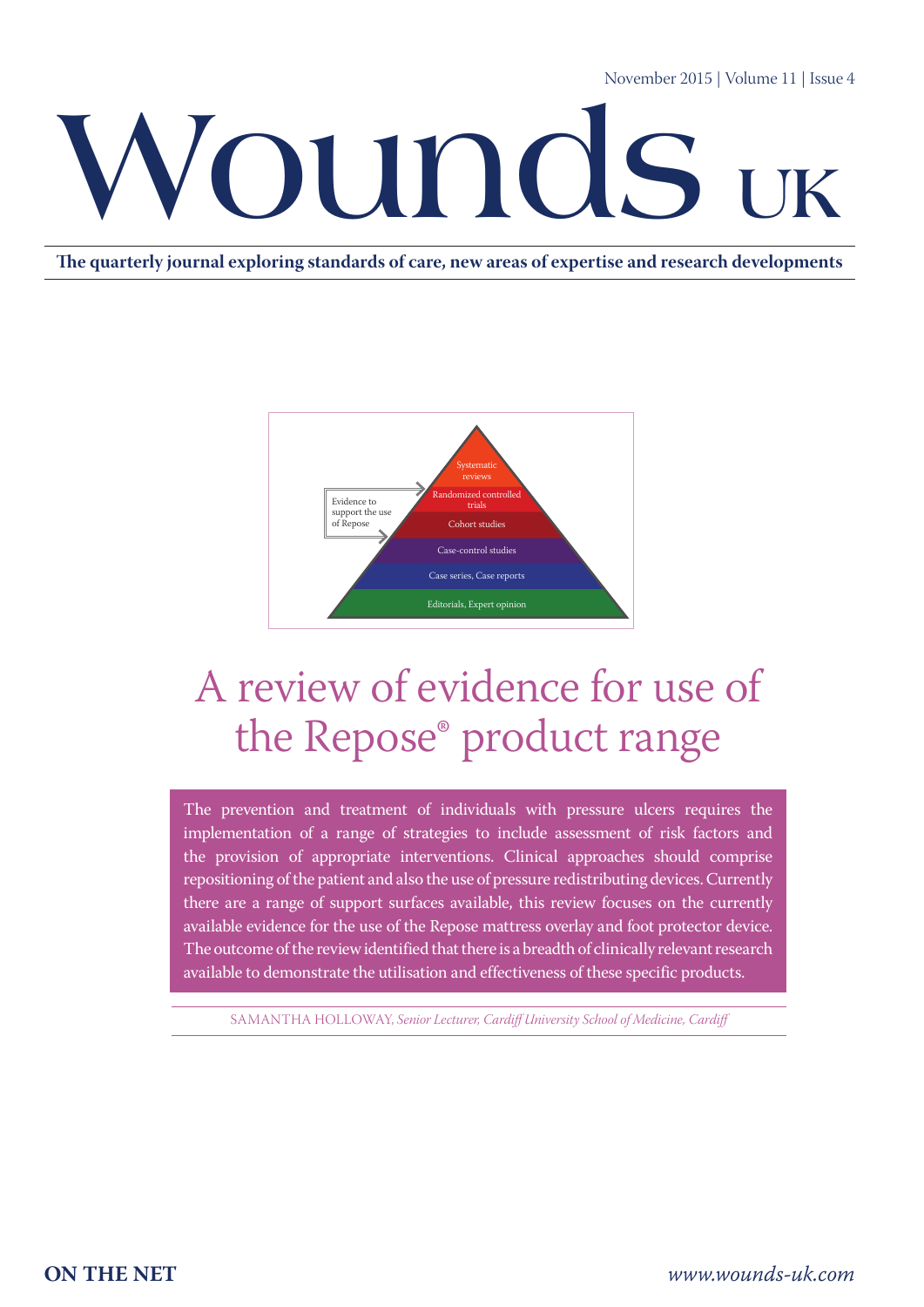### A review of evidence for use of the Repose® product range

#### KEY WORDS

- Heel protector
- **Wattress**
- Patient comfort
- **Pressure ulcers**
- Repose product range

The prevention and treatment of individuals with pressure ulcers requires the implementation of a range of strategies to include assessment of risk factors and the provision of appropriate interventions. Clinical approaches should comprise repositioning of the patient and also the use of pressure redistributing devices. Currently there are a range of support surfaces available, this review focuses on the currently available evidence for the use of the Repose mattress overlay and foot protector device. The outcome of the review identified that there is a breadth of clinically relevant research available to demonstrate the utilisation and effectiveness of these specific products.

**Despite increasing knowledge regarding**<br>the aetiology of pressure ulcers (National<br>Pressure Ulcer Advisory Panel (EPUAP), Pan the aetiology of pressure ulcers (National Pressure Ulcer Advisory Panel, European Pacific Pressure Injury Alliance, 2014) clinicians are still seeking effective preventative strategies to avoid tissue breakdown. Of equal importance is the requirement for cost-effective solutions for the prevention and treatment of pressure ulcers (Palfreyman and Stone, 2015). Approaches to prevention include early assessment of risk factors and the provision of appropriate interventions, such repositioning and support surfaces (including mattresses and cushions) (Chou et al, 2013).

Current guidance uses the term 'pressure redistribution' when describing mattresses, overlays, cushions and seating (National Institute for Health and Care Excellence, 2014), with manufacturers of such products proposing that these systems reduce the pressure exerted at the interface between the patient and the supporting surface. The purpose of this literature review is to provide a compendium of available research evidence to support the use of one such range of pressure-redistributing devices:

Repose, which is produced by Frontier Therapeutics Limited.

#### **HOW REPOSE WORKS**

The Repose range of products is manufactured from a thermoplastic polyurethane film which is a multi-stretch, moisture vapour-permeable material that provides a non-allergenic, soft and smooth user interface which in an experimental situation has been shown to minimise friction and reduce shear (Wang et al 2015). It is comprised of a single air cell and is described as a reactive mattress, which means that small movements result in interface pressure being equalised across the entire surface. Repose is not suitable for persons weighing in excess of 139 kg or with unstable fractures, or where the person cannot be fully supported by the Repose product. *Box 1* summarises the range of products currently available.

#### **REVIEW OF THE EVIDENCE**

The Repose range has undergone significant advances over the past 18 years, with the original Repose mattress overlay being developed as a joint commercial initiative between the University Hospital of Wales and the Frontier Medical Group based in South Wales. The evidence base for the efficacy of the range of Repose products is increasing and, according to recent company estimates, its products have been used in the

SAMANTHA HOLLOWAY *Senior Lecturer, Cardi*ff *University School of Medicine, Cardi*ff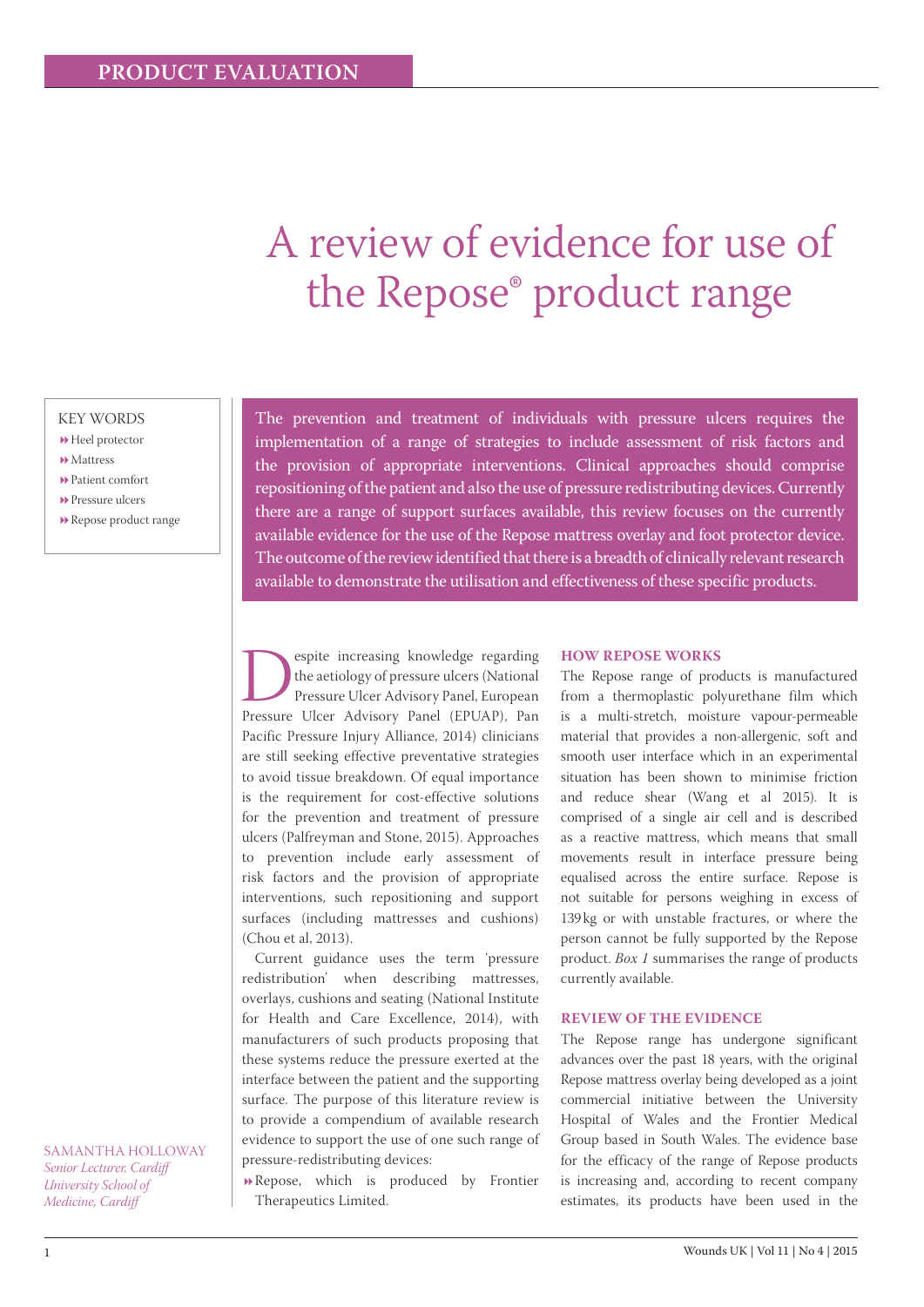treatment or management of more than 3million NHS patients to date.

One of the first randomised controlled trials to examine the effectiveness of the Repose mattress was undertaken by Price et al (1999). As the title of the subsequent publication suggested, it 'challenged the pressure sore paradigm' as it highlighted the equivalency of a low-unit-cost inflatable mattress and cushion system (Repose) compared to a dynamic support mattress and an alternating pressure cushion. The sample included 80 patients with a fractured neck of femur who were randomised to the Repose mattress and cushion (Group A) or the dynamic mattress overlay and alternating cushion (Group B). All patients were assessed as being at very high risk of developing tissue damage according to the Medley scale, which was specifically designed for use with orthopaedic patients (Williams, 1992). The participants received standard best practice care, including regular repositioning. Assessment of skin damage was undertaken on four occasions: on admission, pre-operatively, 7 days post-operatively and at follow-up 14 days postoperatively. The data for the skin condition at the end of the 2-week follow-up period indicated that the majority of patients in both groups did not develop tissue damage (*Table 1*). The data shows that the majority of patient in both groups had a maximum score of zero (normal skin) at all assessment points. At the final assessment point, 9/50 patients had a higher score than zero (5 in Group A and 4 in Group B).

#### **Box 1. Te Repose range**

- $\rightarrow$  Mattress Overlay
- **▶** Cushion
- Care-Sit™
- Foot Protector/Foot Protector Plus
- **▶** Wedge
- Trolley Mattress Overlay
- Babytherm
- Babynest
- Paediatric Mattress Overlay
- **▶** Companion
- Contur™

The authors examined patient-reported comfort ratings and showed that there was no statistically significant difference for either mattress. Price et al also examined the unit costs of the mattresses and identified that the 'low-tech' system was 50% cheaper than the alternating system (based on 1998 prices). In light of these findings, the authors suggested that the low-unit-cost Repose mattress overlay and cushions provided a viable alternative to the more high-tech/high-unit-cost pressurerelieving systems. At the time these findings questioned perceived opinions regarding the necessity for dynamic pressure-relieving systems.

Subsequently, a study by Bale et al (2001) investigated the provision of support surfaces for the prevention of heel ulcers in patients within an acute hospital setting. This research was prompted by data identifying that heels were an increasingly common location for pressure ulceration. In phase 1 of the study, the authors undertook an audit

| Table 1. Maximum pressure sore score by assessment time and treatment group (Price et al, 1999)                |         |                            |                                            |                                          |                                                      |                                                |  |  |
|----------------------------------------------------------------------------------------------------------------|---------|----------------------------|--------------------------------------------|------------------------------------------|------------------------------------------------------|------------------------------------------------|--|--|
| Assessment                                                                                                     | Group   | <b>Normal</b><br>(Stage 0) | <b>Persistent</b><br>erythema<br>(Stage 1) | <b>Blister</b><br>formation<br>(Stage 3) | Superficial<br>subcutaneous<br>necrosis<br>(Stage 4) | Number of<br>patients with a<br>pressure ulcer |  |  |
| Admission                                                                                                      | Group A | 26                         | 12                                         | 1                                        | 1                                                    | 14/40                                          |  |  |
|                                                                                                                | Group B | 27                         | 11                                         | $\Omega$                                 | $\mathfrak{D}$                                       | 13/40                                          |  |  |
| Preoperative                                                                                                   | Group A | 29                         | 6                                          | 1                                        | $\Omega$                                             | 7/36                                           |  |  |
|                                                                                                                | Group B | 29                         | 4                                          | 1                                        | 3                                                    | 8/37                                           |  |  |
| 7 days post surgery                                                                                            | Group A | 26                         | 3                                          | $\overline{2}$                           | $\mathbf{1}$                                         | 6/32                                           |  |  |
|                                                                                                                | Group B | 26                         | 4                                          | 1                                        | $\Omega$                                             | 5/31                                           |  |  |
| 14 days post surgery                                                                                           | Group A | 19                         | $\mathfrak{2}$                             | $\Omega$                                 | 3                                                    | 5/24                                           |  |  |
|                                                                                                                | Group B | 22                         | 2                                          | 1                                        | $\mathbf{1}$                                         | 4/26                                           |  |  |
| Group A: Repose mattress and cushion system; Group B: dynamic support mattres and alternating pressure cushion |         |                            |                                            |                                          |                                                      |                                                |  |  |

DECLARATION *Supported by Frontier* T*erapeutics Limited*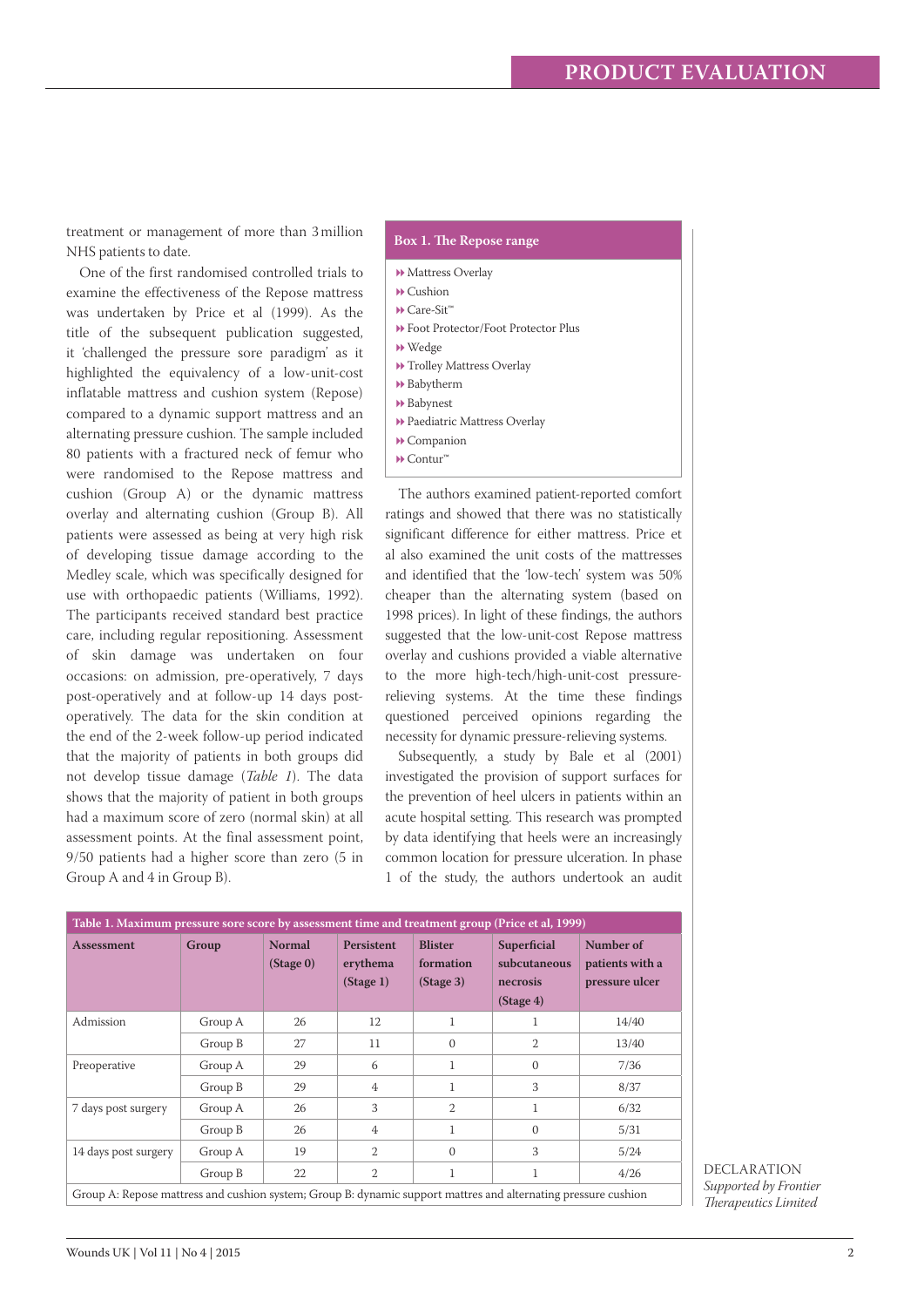

**Figure 1. Mobility of patients included in the study evaluating the use of the Repose Foot Protector (Bale et al, 2001).**

to identify the types of devices being used. Bale et al found that the majority of patients (76.8%, *n*=289) were not provided with any foot support at all. In phase 2 the authors evaluated the use of the Repose Foot Protector in 100 consecutive patients. An assessment of the condition of skin on the heels using the 1999 EPUAP classification was undertaken. Data related to patient characteristics, clinical diagnosis, length of time between admission and request for the device, ward type and patient comfort were collected on two occasions: the day the device was provided and day 10. The mean age of the sample was 70.5 (range 18–100 years), with the mean Waterlow

| Table 2. Condition of the skin on 100 consecutive patients' heels following allocation of<br>the Repose Foot Protector (Bale et al, 2001) |     |                |         |         |                  |         |  |  |
|-------------------------------------------------------------------------------------------------------------------------------------------|-----|----------------|---------|---------|------------------|---------|--|--|
| Heel                                                                                                                                      | Day | <b>Healthy</b> | Grade 1 | Grade 2 | Grade 3          | Grade 4 |  |  |
| Left<br>$(n=88)$                                                                                                                          |     | 11             | 65      | 12      |                  |         |  |  |
|                                                                                                                                           | 10  | 43             | 41      | 4       | $\Omega$         |         |  |  |
| Right<br>$(n=91)$                                                                                                                         |     | 9              | 66      | 14      | $\left( \right)$ |         |  |  |
|                                                                                                                                           | 10  | 45             | 32      | 13      |                  |         |  |  |

Wicoxon signed rank z=-6.17, *p*<0.0001

**Table 3. Patient-reported comfort with use of the Repose Foot Protector. A five-point Likert-type scale was used; a low score denotes greater comfort (Bale et al, 2001)**

| Day                                        | Mean | <b>Standard</b><br>deviation | Median | <b>Minimum</b> | Maximum |  |  |  |  |
|--------------------------------------------|------|------------------------------|--------|----------------|---------|--|--|--|--|
| 3                                          | 2.0  | 0.5                          |        |                |         |  |  |  |  |
| 10                                         | 1.8  | 0.5                          |        |                |         |  |  |  |  |
| Wicoxon signed rank $z=-3.71$ , $p<0.0001$ |      |                              |        |                |         |  |  |  |  |

score being 16.1 (standard deviation, 3.3). Onethird of the participants came from an orthopaedic ward, with slightly fewer coming from the intensive care unit and surgical wards (31% and 22%, respectively). Overall the patients were relatively immobile, with 86% being either continuously in bed or only out of bed for short periods of time (*Figure 1*).

An assessment of each heel was undertaken on day 0, with the data showing that the majority of patients had grade 1 damage (left heel *n*=65 and right heel *n*=65, respectively). By day 10 an improvement in the grade of damage to the heels was evident (*Table 2*).

Similar to the previous study by Price et al, Bale and colleagues evaluated patient comfort as an outcome measure. Participants reported a higher level of comfort in the heel area after using the Repose Foot Protector (*p*<0.0001), see *Table 3*. They therefore concluded that by day 10 there was a significant improvement in patient comfort.

The study protocol precluded a longer-term follow-up but the findings did demonstrate improvements in the severity of tissue damage on the heel, as well as patient-reported comfort. This study raised the profile of the problem of heel pressure ulcers in patients with limited mobility, as well as suggesting that the use of a heel protector can have a positive impact on the condition of the skin over time.

A clinical evaluation of the use of the Repose Foot Protector was undertaken by Wilson (2002) in response to local data highlighting the problem of heel ulcer incidence in elderly patients who had sustained a fractured neck of femur. Appraisal of the use of the device took place over a 3-month period. During the study period, 38 patients wore the boots on both heels (*n*=76). Of these, 83% (*n*=63 heels) were assessed as having stage 1 pressure damage using the Stirling Pressure Sore Severity Scale (SPSSS). The author reported that deterioration occurred in a small number of patients but that the damage improved with continued heel protector use. While this is a small study, the results support the previous findings by Bale et al (2001) that the use of a heel protector can lead to improvements in early tissue damage.

The observation that the use of the Repose Mattress Overlay appeared to have a positive effect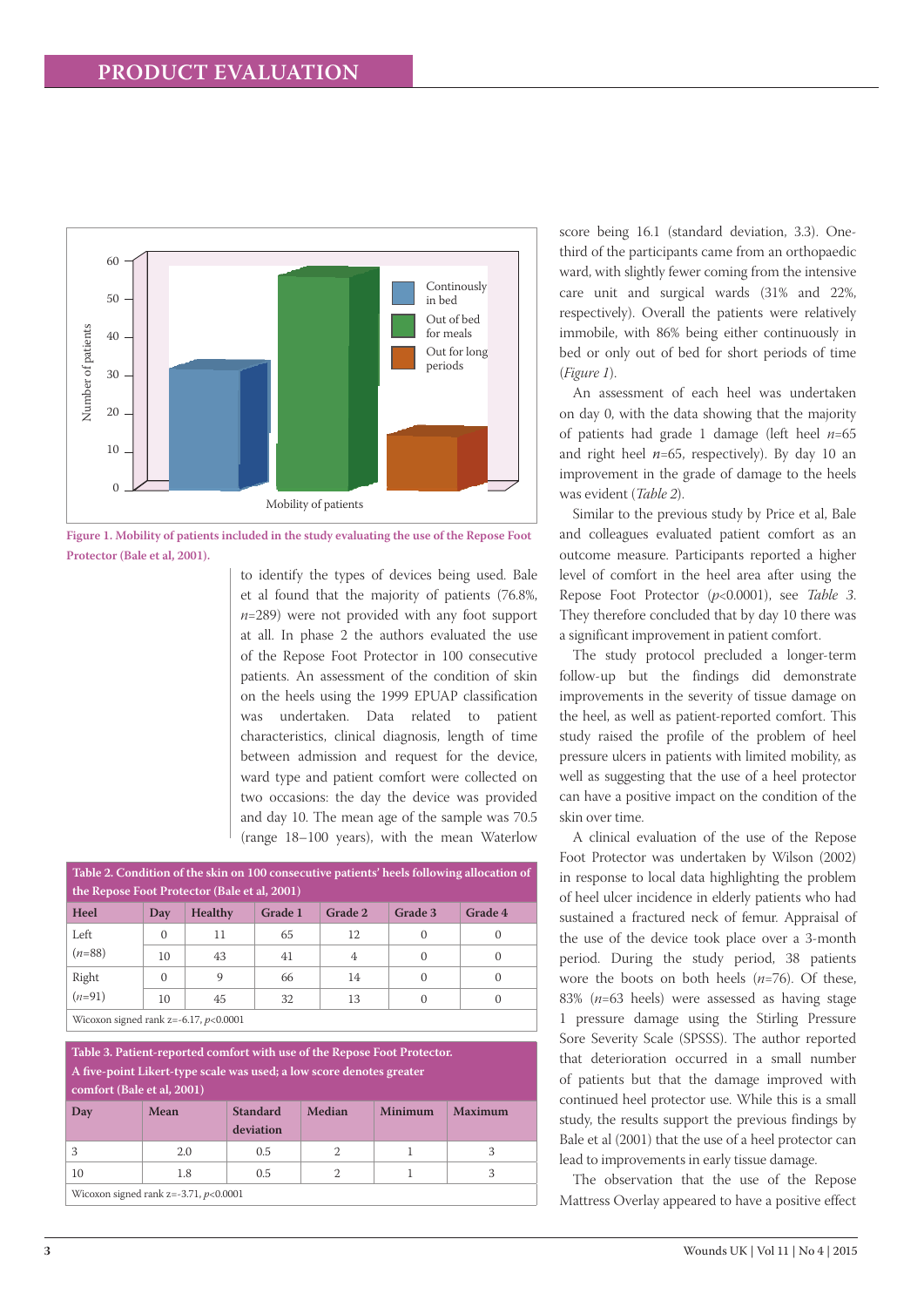| Table 4. Changes in sleep and pain scores with use of the Repose Mattress Overlay (Price et al, 2003) |                                                  |                                                        |                                                                                                                                               |                                           |                                               |                                      |                                        |  |  |
|-------------------------------------------------------------------------------------------------------|--------------------------------------------------|--------------------------------------------------------|-----------------------------------------------------------------------------------------------------------------------------------------------|-------------------------------------------|-----------------------------------------------|--------------------------------------|----------------------------------------|--|--|
| Week                                                                                                  | Length<br>of sleep<br>in hours.<br>mean $(SD)^a$ | <b>Frequency of</b><br>interruptions,<br>mean $(SD)^b$ | <b>Frequency of</b><br>interruptions,<br>mean $(SD)^c$                                                                                        | Daytime<br>pain,<br>median<br>$(range)^d$ | Night-<br>time pain,<br>median<br>$(range)^e$ | Worst pain,<br>median<br>$(range)^f$ | Least pain,<br>median<br>$(range)^{g}$ |  |  |
| 0 (baseline)                                                                                          | 3.8(2.1)                                         | 4.9(2.1)                                               | 25.3(13.6)                                                                                                                                    | $6(4-9)$                                  | $7(3-9)$                                      | $8.5(6-10)$                          | $5(3-6)$                               |  |  |
|                                                                                                       | 4.2(1.7)                                         | 4.3(1.8)                                               | 20.8(13.6)                                                                                                                                    | $6(3-8)$                                  | $6(3-8)$                                      | $8.5(6-10)$                          | $4.5(3-6)$                             |  |  |
| 2                                                                                                     | 5.3(1.5)                                         | 3.0(1.4)                                               | 16.3(13.6)                                                                                                                                    | $5(3-7)$                                  | $5(3-8)$                                      | $7.5(5-10)$                          | $4(3-6)$                               |  |  |
| 3                                                                                                     | 5.8(1.6)                                         | 2.7(1.5)                                               | 15.3(9.6)                                                                                                                                     | $5(3-7)$                                  | $5(3-7)$                                      | $8(5-10)$                            | $4(3-6)$                               |  |  |
| 4                                                                                                     | 6.4(1.7)                                         | 2.3(1.3)                                               | 14.2(9.8)                                                                                                                                     | $5(3-6)$                                  | $5(3-7)$                                      | $7(4-10)$                            | $4(3-5)$                               |  |  |
|                                                                                                       |                                                  |                                                        | $^4$ ANOVA = 52.67, df = 4, p<0.0009; $^6$ ANOVA = 48.77, df = 4, p<0.0009; $^6$ ANOVA = 38.13, df = 4, p<0.0009; $^4$ ANOVA = 37.88, df = 4. |                                           |                                               |                                      |                                        |  |  |

\*ANOVA = 52.67, df = 4, p<0.0009; <sup>b</sup>ANOVA = 48.77, df = 4, p<0.0009; <sup>c</sup>ANOVA = 38.13, df = 4, p<0.0009; <sup>d</sup>ANOVA = 37.88, df = 4,<br>p<0.0009; <sup>e</sup>ANOVA = 49.71, df = 4, p<0.0009; <sup>f</sup>ANOVA = 47.48, df = 4, p<0.0009; <sup>g</sup>ANOVA  $df = degrees of freedom; SD = standard deviation$ 

on patient comfort prompted a 4-week prospective study by Price et al (2003) to examine the impact of using the mattress on reported levels of pain. The study included patients attending a rheumatology out-patient department who reported having chronic pain and sleep disturbance. Twenty patients were enrolled into the study, with data related to self-reported changes in sleep quantity and frequency of sleep disturbance being the primary outcome measures. Secondary outcomes were self-reported changes in pain and use of analgesia. The authors described the data from 19 patients (all female) and reported statistically significant improvements in the mean length of sleep time, sleep interruptions and reduction of pain related to the use of the overlay mattress (*p*<0.001), see *Table 4*.

Price et al acknowledged that the sample was biased to the female gender and suggested that the inclusion of male participants was needed in future studies. The authors also recognised the potential impact of the Hawthorne effect on individuals who had lived with chronic pain and related sleep disturbances over many years, as the weekly home visits themselves may have resulted in improvements. However Price et al also reported a reduction in the consumption of analgesia for 13 of the 20 participants. The results of this small study suggested that the Repose mattress system had a positive impact on the quality and quantity of sleep for a sample of individuals with chronic pain.

In 2005, Osterbrink et al reported on a randomised, comparative study to evaluate the effectiveness of the Repose range of products including a mattress overlay, cushion, foot

protectors and a wedge. The comparator was a small- or large-celled alternating mattress system. For this study participants had to have a grade 2 pressure ulcer as a minimum (pressure ulcer classification system not stated) and were drawn from hospital in-patients or nursing homes. Fifty patients were randomised to one of the mattress systems and were followed-up for 28 days, with data on wound healing parameters being collected. The results showed that the Repose system was better in terms of the numbers of wounds healed as well as time to wound healing (*p*=0.009). The Repose system demonstrated comparability to the large-cell mattress with regards to the same parameters. The authors also evaluated patient satisfaction in relation to the mattress they had been allocated, with the results showing that overall patients were more satisfied with the Repose system versus the other mattresses. These results are similar to the original study by Price et al (1999), which demonstrated the equivalency of a static pressure redistribution device compared to a dynamic system.

MacFarlane and Sayer (2006) undertook two independent clinical evaluations of the Repose range of products to determine the impact on pressure ulcer incidence, ease of use of the products and cost-effectiveness. The initial evaluation assessed the use of Repose Foot Protectors in a 24-bed orthopaedic unit. Data from a previous audit identified an incidence rate of 17% for all levels of tissue damage. Data collection took place over a 3-month period and all staff were trained in the use of the heel protectors. The authors collected data on pressure damage,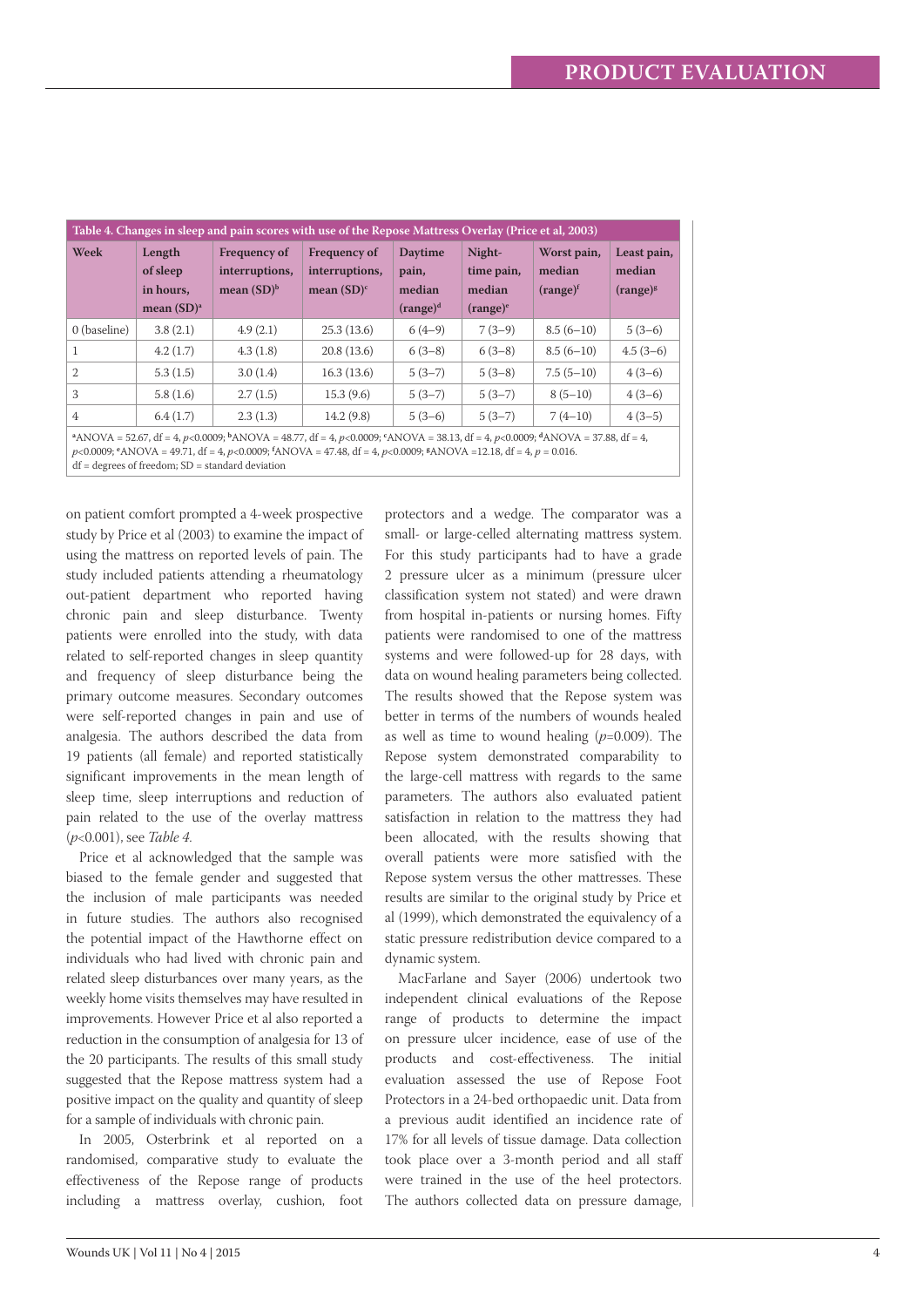

**Figure 2. User evaluation of the Repose overlay mattress; key performance criteria (MacFarlane and Sayer, 2006)**

Waterlow score and skin condition. The product was also evaluated by the nurses, who rated the product against key performance criteria, see *Figure 2* . During the audit period 44 patients took part in the evaluation, none of whom developed heel ulcers. Data from the user evaluation was positive in terms of ease of use.

In a second evaluation reported in the same publication, MacFarlane and Sayer described the results of a change in the provision of mattresses within a 460-bed hospital. The Repose overlay system was introduced as an intermediate step between the standard foam hospital mattress and the subsequent use of an alternating pressure mattress. In total, 136 overlays were used in selected units covering acute admissions, intensive care, infectious diseases, oncology, rheumatology, respiratory, surgical, gastrointestinal and high dependency. The authors used the SPSSS to assess skin damage and reported that 78 out of a total 448 patients had skin damage, however the SPSSS

| Table 5. Prevalence of pressure ulcers at Western<br>General Hospital, July 2000* (MacFarlane and Sayer,<br>2006) |        |  |  |  |  |  |
|-------------------------------------------------------------------------------------------------------------------|--------|--|--|--|--|--|
| Total patient population                                                                                          | 448    |  |  |  |  |  |
| Total pressure ulcers<br>78                                                                                       |        |  |  |  |  |  |
| Grade 1 blanching hyperaemia                                                                                      | 6      |  |  |  |  |  |
| Grade 2                                                                                                           | 25(6%) |  |  |  |  |  |
| Grade 3/4<br>7(2%)                                                                                                |        |  |  |  |  |  |
| *Grades measured using the Stirling scale                                                                         |        |  |  |  |  |  |

includes blanching hyperaemia (grade 1), see *Table 5*. If these patients are excluded, the actual number of patients with more severe levels of tissue damage was 32.

MacFarlane and Sayer observed that in some patients (numbers not stated) the use of the overlay system resulted in an improvement in the grade of damage. Similar to previous studies, patients reported that the Repose overlay was comfortable. A rudimentary estimate of the potential cost savings of using the overlay during a 6-month period was £34,603. The authors acknowledged that a more accurate estimate of product cost effectiveness was required. Overall the evidence supported the notion that the use of Repose Foot Protectors and mattresses can help to reduce the prevalence of pressure damage, but also identified the role of the devices in improving skin condition where less severe damage is present.

Fray and Hignett (2009) describe the use of a novel Repose device to assist with the transfer of patients in a lying position, i.e. from bed to trolley. Based on the Repose mattress system, the Repose Companion is a transfer device that is designed to remain with the patient following transfer. The authors included four experimental groups of devices: tube flat slide sheet, pair of single flat slide sheets, quilted tube flat sheet and the Repose Companion device. The participants (*n*=21, seven groups) were healthcare professionals with a high level of knowledge of patient handling, i.e. nurses,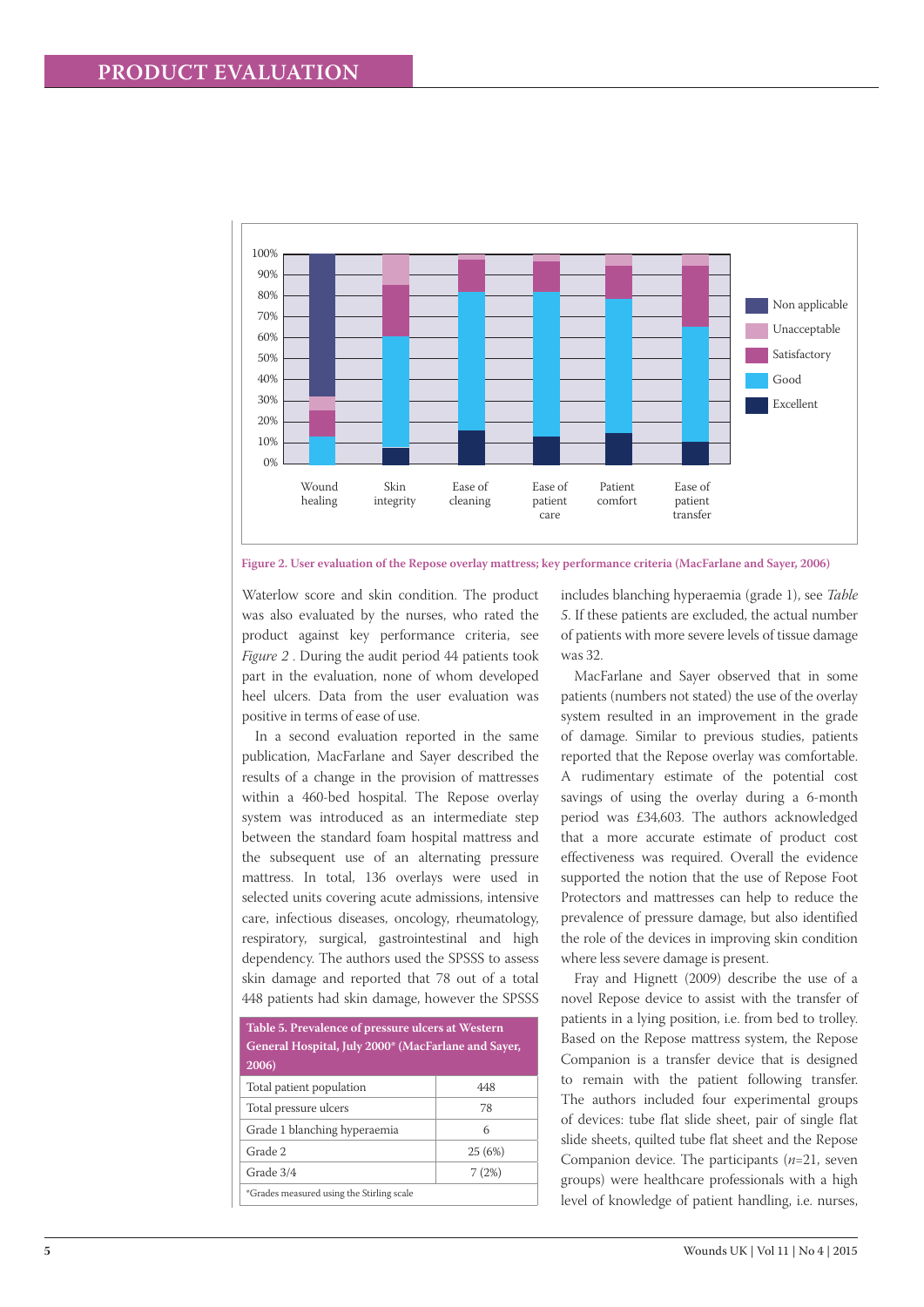physiotherapists and back care advisors. In each group one of the participants acted as the 'patient'. The authors took a number of measurements to enable a detailed analysis of the task based on observations from video footage, the purpose of which was to identify aspects of the task that exposed the participants to force. The authors also examined the recording for compliance with the manufacturers' instructions. The final measure related to how long it took to complete the transfer. The security and comfort of patients was evaluated while tasks were performed.

The results showed that the participants ranked the Repose Companion device higher than the other products for forces, time taken, complexity and overall performance. The 'patient'-reported data indicated that the Repose device was the preferred option (*Table 6*), where a score of 1.00 means the product was rated more highly. The data related to transfer time showed that the Repose surface was faster, as it did not require as many stages to complete the task; however in terms of force the Companion surface was not as efficient as the flat or quilted tube. The authors concluded that a benefit of the Repose Companion was that it reduced the number of tasks the users had to undertake to move the patient, which could provide an ergonomic advantage as well as being more comfortable for the patient.

The most recent study examining the use of the Repose mattress was undertaken by van Leen et al (2013). These authors compared the use of a visco-elastic foam mattress on its own (Duosmart, Kabelwerk Eupen, Belgium) with the same mattress combined with Repose. This was a single-centre prospective study carried out in a nursing home.

**Table 6. Comparison score and ranks for patient data relating to the use of four novel products (Fray and Hignett, 2009)**

| Item measured         | Product average score (ranks 1-4, with 1 the preferred option) |              |                     |               |  |  |  |
|-----------------------|----------------------------------------------------------------|--------------|---------------------|---------------|--|--|--|
|                       | <b>Flat tube</b>                                               | Pair of flat | <b>Quilted tube</b> | <b>Repose</b> |  |  |  |
|                       |                                                                | sheets       |                     | Companion     |  |  |  |
| Comfort on insertion  | 3.07(3)                                                        | 2.64(2)      | 3.29(4)             | 1.00(1)       |  |  |  |
| Comfort on transfer   | 3.14(3)                                                        | 2.71(2)      | 3.14(3)             | 1.00(1)       |  |  |  |
| Time taken            | 2.79(3)                                                        | 2.64(2)      | 3.43(4)             | 1.00(1)       |  |  |  |
| Security of transport | 2.79(3)                                                        | 2.64(2)      | 3.36(4)             | 1.00(1)       |  |  |  |
| Overall performance   | $2.79 (=3)$                                                    | $2.79 (=3)$  | 3.29(4)             | 1.00(1)       |  |  |  |

During the first 6 months, 41 patients aged 65 or more with a Braden score of 19 or lower with no existing pressure damage were randomised into two groups: 21 patients were placed on the foam mattress (control) and 20 patients were nursed on the foam mattress plus the overlay (intervention). In the second (crossover) 6 months of the study, 19 patients from the original cohort participated in each group, each acting as their own control. All patients were provided with a static air cushion when sitting out of bed. Patients were only repositioned at night if they developed non-blanchable erythema. The primary outcome measure for the study was the development of a category II, III, or IV pressure ulcer (using the EPUAP classification system). The baseline demographics showed that the average age of the control group (CG) patients was 80.8 and for the intervention group (IG) it was 79.1 years old. More than half of the participants in the CG and IG were female (18 versus 14, respectively) and had a diagnosis of dementia (18 versus 16). *Table 7* summarises the incidence of pressure ulcers during the 12-month study.

The results show that eight patients in the group who were nursed on the foam mattress developed

| Table 7. Incidence of pressure ulcers (category II and higher) per condition (van Leen et al, 2013)                                         |                |                                        |          |                                                                   |                 |          |       |  |  |
|---------------------------------------------------------------------------------------------------------------------------------------------|----------------|----------------------------------------|----------|-------------------------------------------------------------------|-----------------|----------|-------|--|--|
|                                                                                                                                             |                | Visco-elastic foam mattress $(n=40)$ * |          | Visco-elastic foam mattress with a static<br>air overlay $(n=39)$ | <i>p</i> -value |          |       |  |  |
| <b>Pressure ulcer</b>                                                                                                                       | <b>Number</b>  | Location                               |          | <b>Number</b>                                                     | Location        |          |       |  |  |
| Category:                                                                                                                                   | 8              | Pelvic region                          | Heel     | 2                                                                 | Pelvic region   | Heel     |       |  |  |
| Н                                                                                                                                           | 2              | 2                                      | 4        | 2                                                                 |                 |          | 0.087 |  |  |
| III                                                                                                                                         | 3              |                                        |          | $\Omega$                                                          | 0               | $\Omega$ |       |  |  |
| IV                                                                                                                                          | $\overline{4}$ | 0                                      | $\Omega$ | $\Omega$                                                          | 0               | 0        |       |  |  |
| Repositioning                                                                                                                               |                | 8                                      |          |                                                                   | 0.014           |          |       |  |  |
| (at night)                                                                                                                                  |                |                                        |          |                                                                   |                 |          |       |  |  |
| *21 in the first 6 months and 19 in the second 6 months of the study; \$20 in the first 6 months and 19 in the second 6 months of the study |                |                                        |          |                                                                   |                 |          |       |  |  |